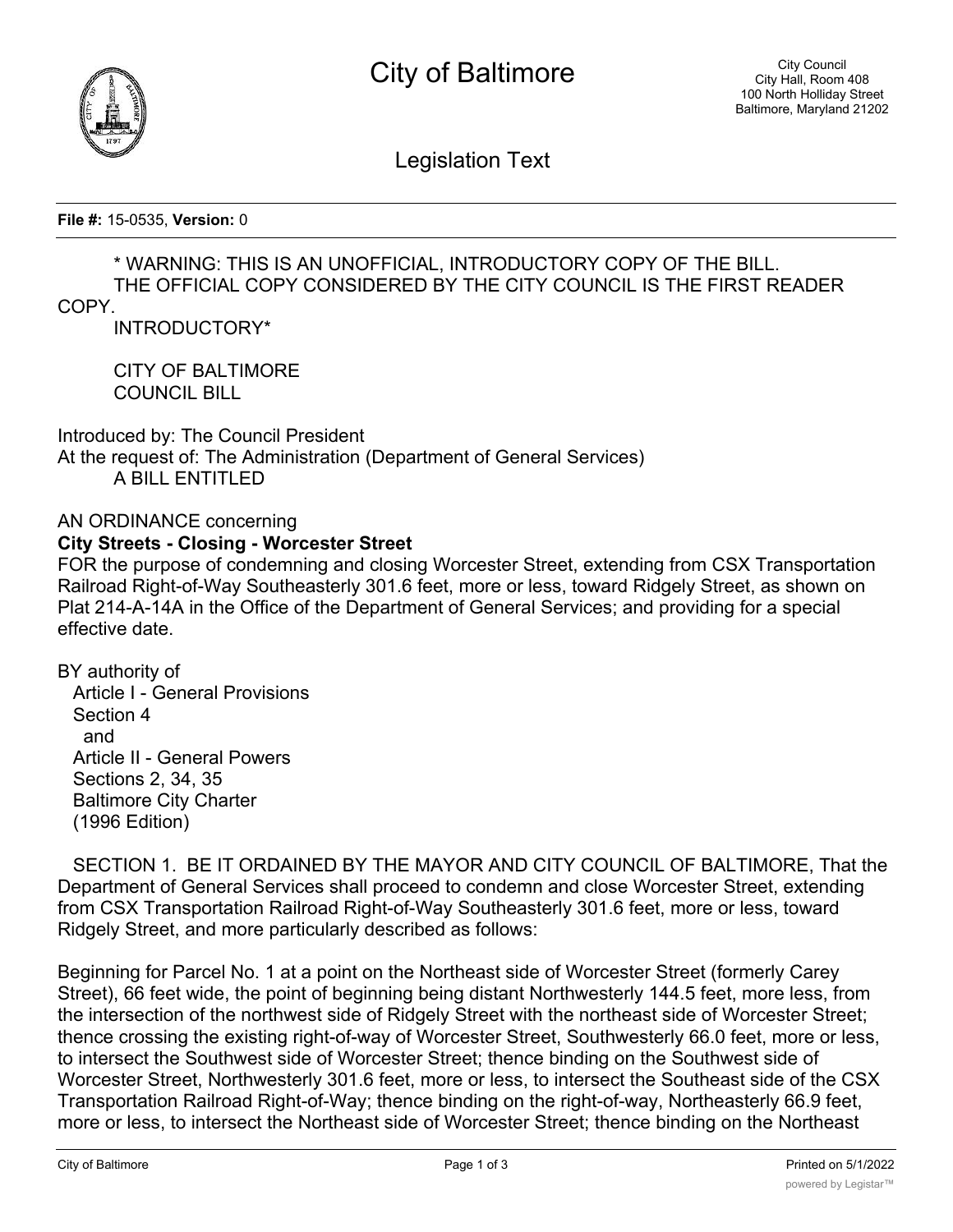side of Worcester Street, Southeasterly 291.1 feet, more or less, to the point of beginning.

As delineated on Plat 214-A-14A, prepared by the Survey Control Section and filed on January 5, 2015, in the Office of the Department of General Services.

 SECTION 2. AND BE IT FURTHER ORDAINED, That the proceedings for the condemnation and closing of Worcester Street and the rights of all interested parties shall be regulated by and in accordance with all applicable provisions of state and local law and with all applicable rules and regulations adopted by the Director of General Services and filed with the Department of Legislative Reference.

 SECTION 3. AND BE IT FURTHER ORDAINED, That after the closing under this Ordinance, all subsurface structures and appurtenances now owned by the Mayor and City Council of Baltimore continue to be the property of the Mayor and City Council, in fee simple, until their use has been abandoned by the Mayor and City Council. If any person wants to remove, alter, or interfere with them, that person must first obtain permission from the Mayor and City Council and, in the application for this permission, must agree to pay all costs and expenses, of every kind, arising out of the removal, alteration, or interference.

 SECTION 4. AND BE IT FURTHER ORDAINED, That no building or structure of any kind (including but not limited to railroad tracks) may be constructed or erected in or on any part of the street closed under this Ordinance until all subsurface structures and appurtenances owned by the Mayor and City Council of Baltimore have been abandoned by the Mayor and City Council or, at the expense of the person seeking to erect the building or structure, have been removed and relaid in accordance with the specifications and under the direction of the Director of General Services of Baltimore City.

 SECTION 5. AND BE IT FURTHER ORDAINED, That after the closing under this Ordinance, all subsurface structures and appurtenances owned by any person other than the Mayor and City Council of Baltimore shall be removed by and at the expense of their owners, promptly upon notice to do so from the Director of Public Works.

 SECTION 6. AND BE IT FURTHER ORDAINED, That at all times after the closing under this Ordinance, the Mayor and City Council of Baltimore, acting by or through its authorized representatives, shall have access to the subject property and to all subsurface structures and appurtenances used by the Mayor and City Council, for the purpose of inspecting, maintaining, repairing, altering, relocating, or replacing any of them, without need to obtain permission from or pay compensation to the owner of the property.

 SECTION 7. AND BE IT FURTHER ORDAINED, That this Ordinance takes effect on the date it is enacted.

dlr15-1183~intro/06May15 streetclose/WorcesterStreet/nbr

dlr15-1183~intro/06May15